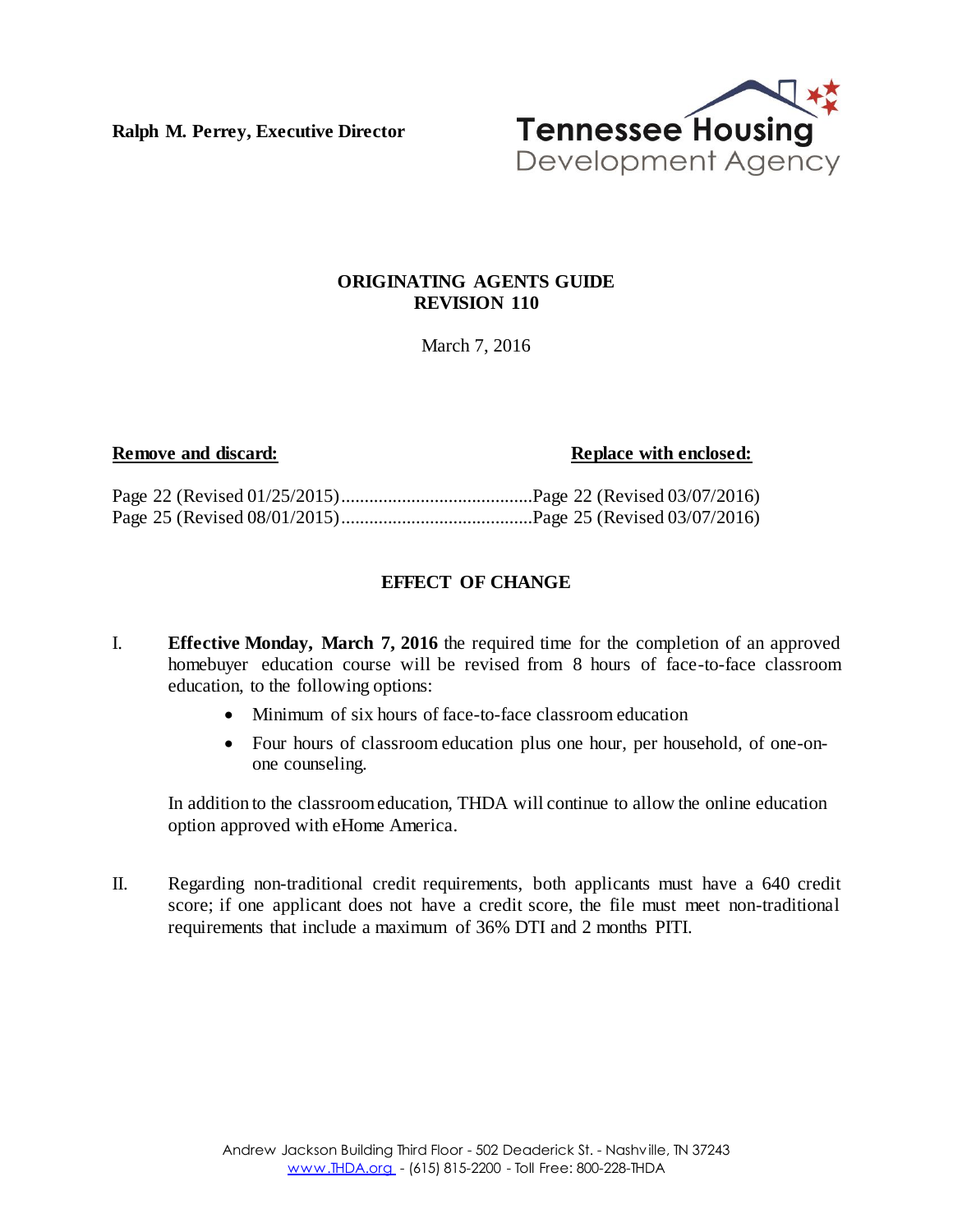

# **Originating Agents Guide**

## JANUARY 2014

Latest Revision: 3/7/16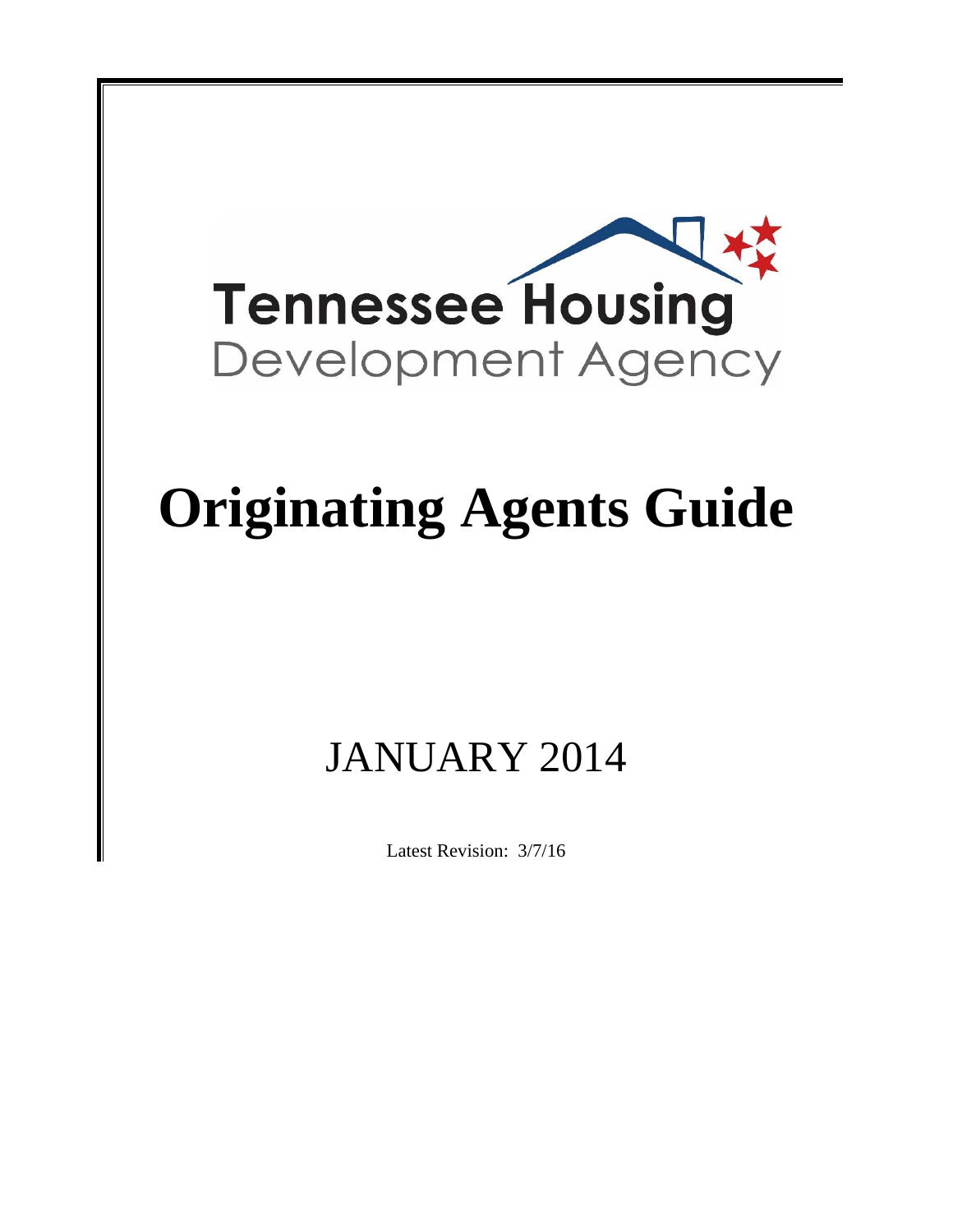- The victim/borrower does not have to purchase in the declared disaster areas.
- Find the listed Presidentially declared disaster areas at: www.fema.gov .
- The victim/borrower has to provide proof of permanent residence in the disaster area and proof of destruction of residence with the following recommended documents:
	- o Proof of permanent residence: valid driver's license, voter registration card, or utility bills;
	- o Proof of destruction of residence: an insurance report, an inspection report by an independent fee inspector or government agency (FEMA), or conclusive photographic evidence showing the destruction or damage.

The following properties are eligible: one unit detached homes, approved condominium projects, or spot loan condominiums. (Two, three, and four unit properties are not eligible to be purchased in this program.)

Closing costs and prepaids can be paid by the buyer, seller, Originating Agent, or through the THDA Great Choice Plus second mortgage loan program.

Standard FHA and THDA underwriting guidelines apply for qualification.

- 4. THDA will not accept applications from any applicant whose credit score is below 640. Applicant(s) with no credit scores, however, may be manually underwritten using nontraditional credit guidelines in accordance with FHA, VA or Rural Development requirements. If all applicants do not have a credit score, application must be manually underwritten using non-traditional credit guidelines.
- 5. The total debt to income ratio must not exceed 45%. Debt to income ratio for manual underwriting must not exceed 43%. Debt to income ratio for non-traditional credit file (no scores) is limited to 36%.
- 6. Other Considerations
	- a. A Gift of Equity may be considered by THDA on a case-by-case basis on an existing home or new construction under certain circumstances. The terms of the Gift of Equity must be stated in the sales contract and must be from an immediate family member. Immediate family member is defined as parents, siblings and grandparents. If the home is proposed or under construction, the maximum loan cannot exceed the borrower's actual cost of construction plus the borrower's actual cost of the lot, both of which must be verified. THDA reserves the right to ask for or require additional documentation on any loan with a Gift of Equity.
	- b. For transactions involving estate sales wherein the Applicant is an heir, the maximum loan amount must be calculated after deducting the Applicant/heir's anticipated share of the sale proceeds.

#### **D. Security**

All THDA loans must be secured by a first lien on the property. In addition, at the option of the borrower, a Great Choice Plus loan for DPA/closing costs assistance may be provided. All Great Choice Plus loans must be secured by a second lien on the property.

#### **E. Loan Payment Terms**

#### 1. Great Choice

Great Choice loans must be fully amortized, with level payments, and must be for a term of 30 years. If a 30 year loan term exceeds the economic life of the property, as provided in the appraisal report, THDA may not approve the loan.